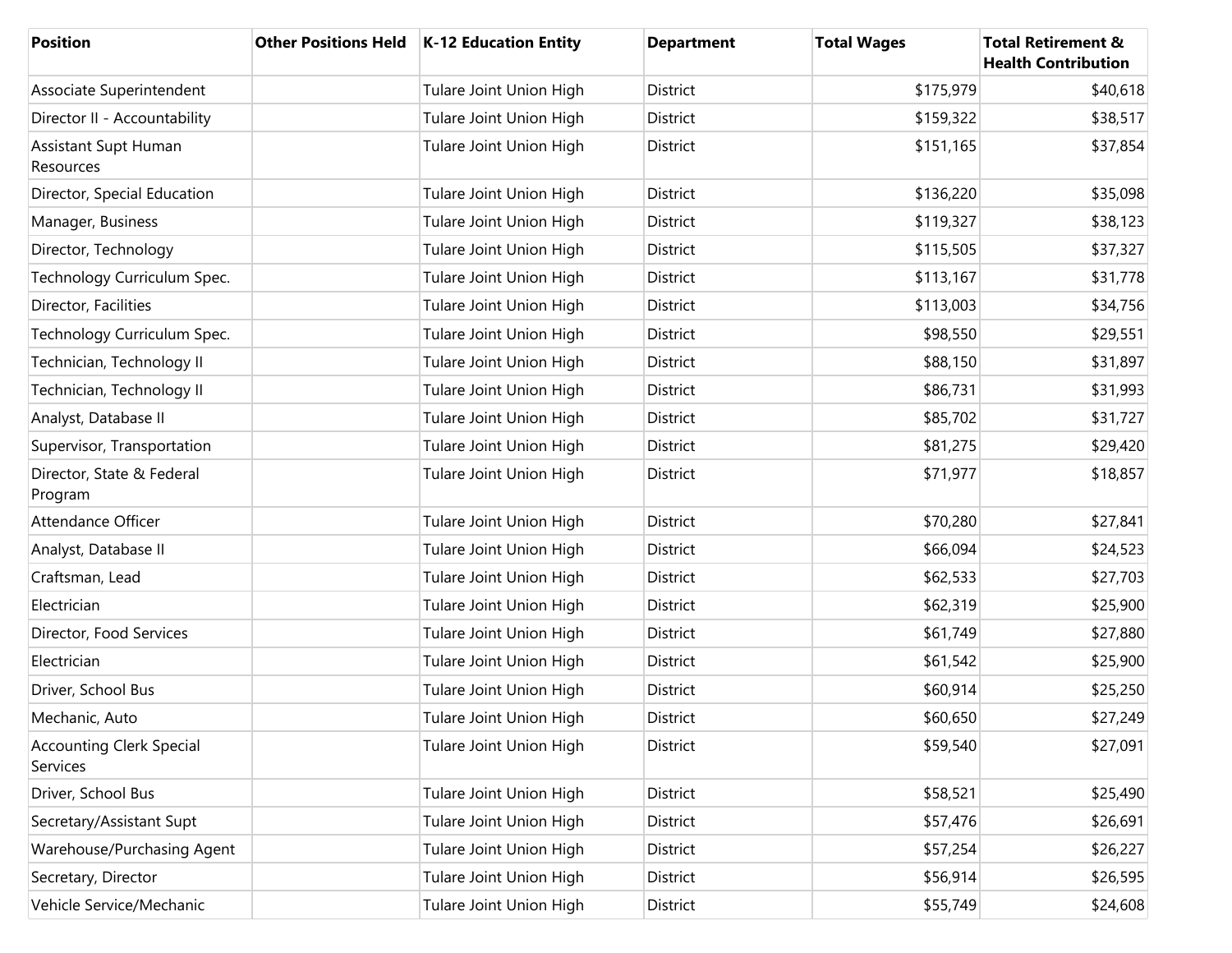| Mechanic, Bus                  | Tulare Joint Union High | District        | \$54,947 | \$25,134 |
|--------------------------------|-------------------------|-----------------|----------|----------|
| Secretary, Business Manager    | Tulare Joint Union High | <b>District</b> | \$53,479 | \$24,775 |
| Clerk, Account II              | Tulare Joint Union High | District        | \$52,163 | \$25,790 |
| Psychologist                   | Tulare Joint Union High | District        | \$51,392 | \$13,110 |
| Secretary/Assistant Supt       | Tulare Joint Union High | District        | \$51,385 | \$24,551 |
| Clerk, Account II              | Tulare Joint Union High | District        | \$50,145 | \$25,439 |
| Secretary, Facilities          | Tulare Joint Union High | District        | \$49,851 | \$25,267 |
| Clerk, Payroll                 | Tulare Joint Union High | District        | \$49,479 | \$24,223 |
| Secretary, II Superintendent   | Tulare Joint Union High | District        | \$49,055 | \$25,098 |
| Clerk, Payroll                 | Tulare Joint Union High | District        | \$47,029 | \$23,815 |
| Secretary, Executive-Supt      | Tulare Joint Union High | District        | \$46,740 | \$18,323 |
| Database Analyst I             | Tulare Joint Union High | District        | \$46,527 | \$19,602 |
| Eld Coordinator                | Tulare Joint Union High | District        | \$45,743 | \$15,096 |
| Clerk, Account II/Banking      | Tulare Joint Union High | District        | \$43,079 | \$23,976 |
| Clerk, Account II              | Tulare Joint Union High | District        | \$40,706 | \$22,747 |
| Secretary, Executive-Supt      | Tulare Joint Union High | District        | \$39,522 | \$16,293 |
| Technician, Technology I       | Tulare Joint Union High | District        | \$37,460 | \$15,515 |
| <b>Technology Secretary</b>    | Tulare Joint Union High | District        | \$37,211 | \$17,965 |
| Secretary/Assistant Supt       | Tulare Joint Union High | District        | \$34,131 | \$15,271 |
| Driver, School Bus             | Tulare Joint Union High | District        | \$34,024 | \$17,216 |
| Secretary, II Superintendent   | Tulare Joint Union High | District        | \$23,062 | \$10,506 |
| Analyst, Database II           | Tulare Joint Union High | District        | \$21,382 | \$10,193 |
| Secretary, Assistant Principal | Tulare Joint Union High | District        | \$19,242 | \$12,521 |
| Secretary/Assistant Supt       | Tulare Joint Union High | District        | \$18,766 | \$9,689  |
| Database Analyst I             | Tulare Joint Union High | District        | \$15,805 | \$7,937  |
| <b>Technology Secretary</b>    | Tulare Joint Union High | District        | \$12,639 | \$7,302  |
| Secretary, II Superintendent   | Tulare Joint Union High | District        | \$12,522 | \$8,300  |
| Tutor, Avid                    | Tulare Joint Union High | District        | \$7,074  | \$0      |
| Tutor, Avid                    | Tulare Joint Union High | District        | \$7,044  | \$0      |
| Tutor, Avid                    | Tulare Joint Union High | District        | \$6,675  | \$0      |
| Tutor, Avid                    | Tulare Joint Union High | District        | \$3,811  | \$0      |
| Substitute - Trans.            | Tulare Joint Union High | District        | \$3,249  | \$0      |